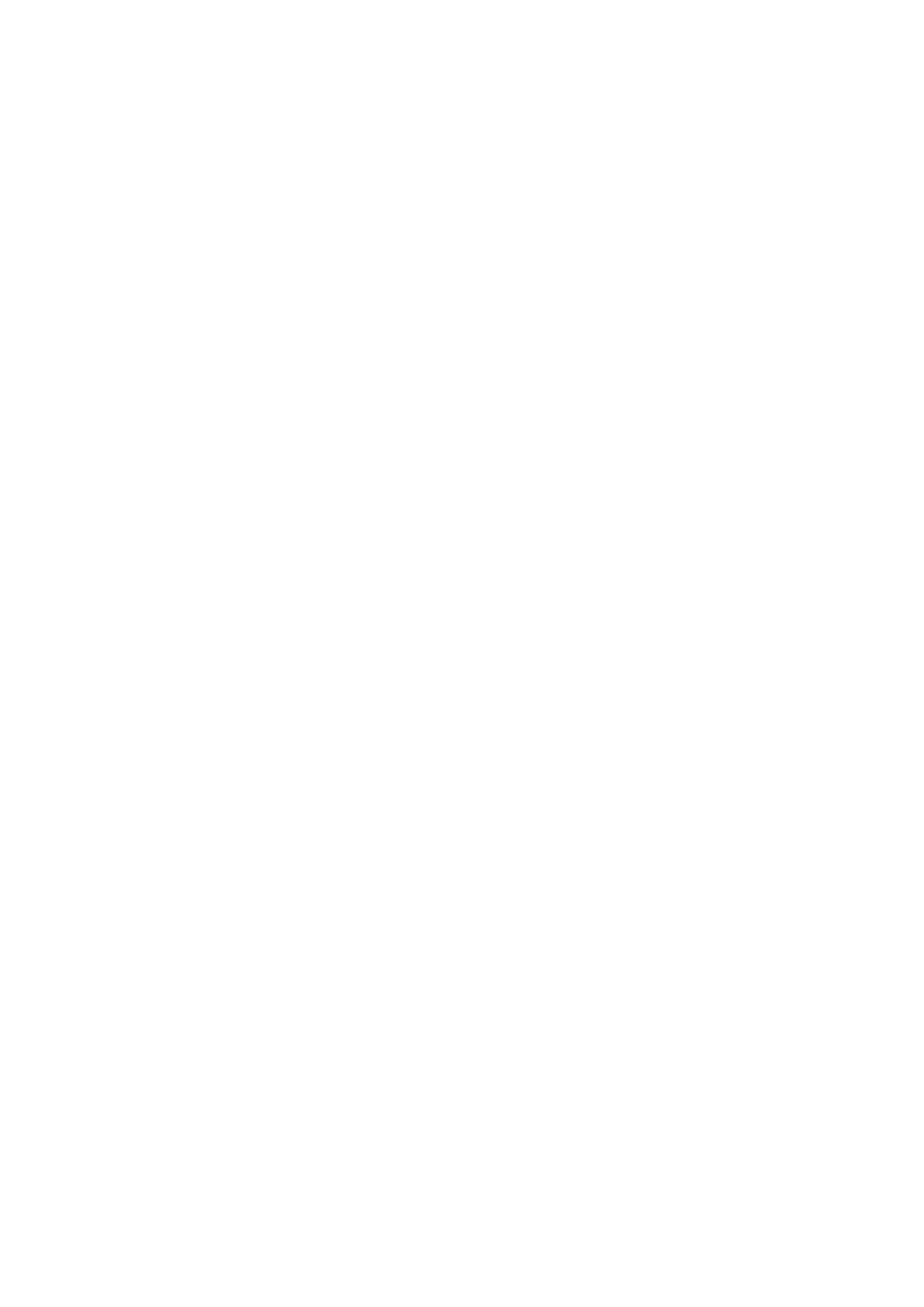ANTARCTIC TREATY CONSULTATIVE MEETING

# **Final Report of the Forty-first Antarctic Treaty Consultative Meeting**

Buenos Aires, Argentina 13 - 18 May 2018

Volume II

Secretariat of the Antarctic Treaty Buenos Aires 2018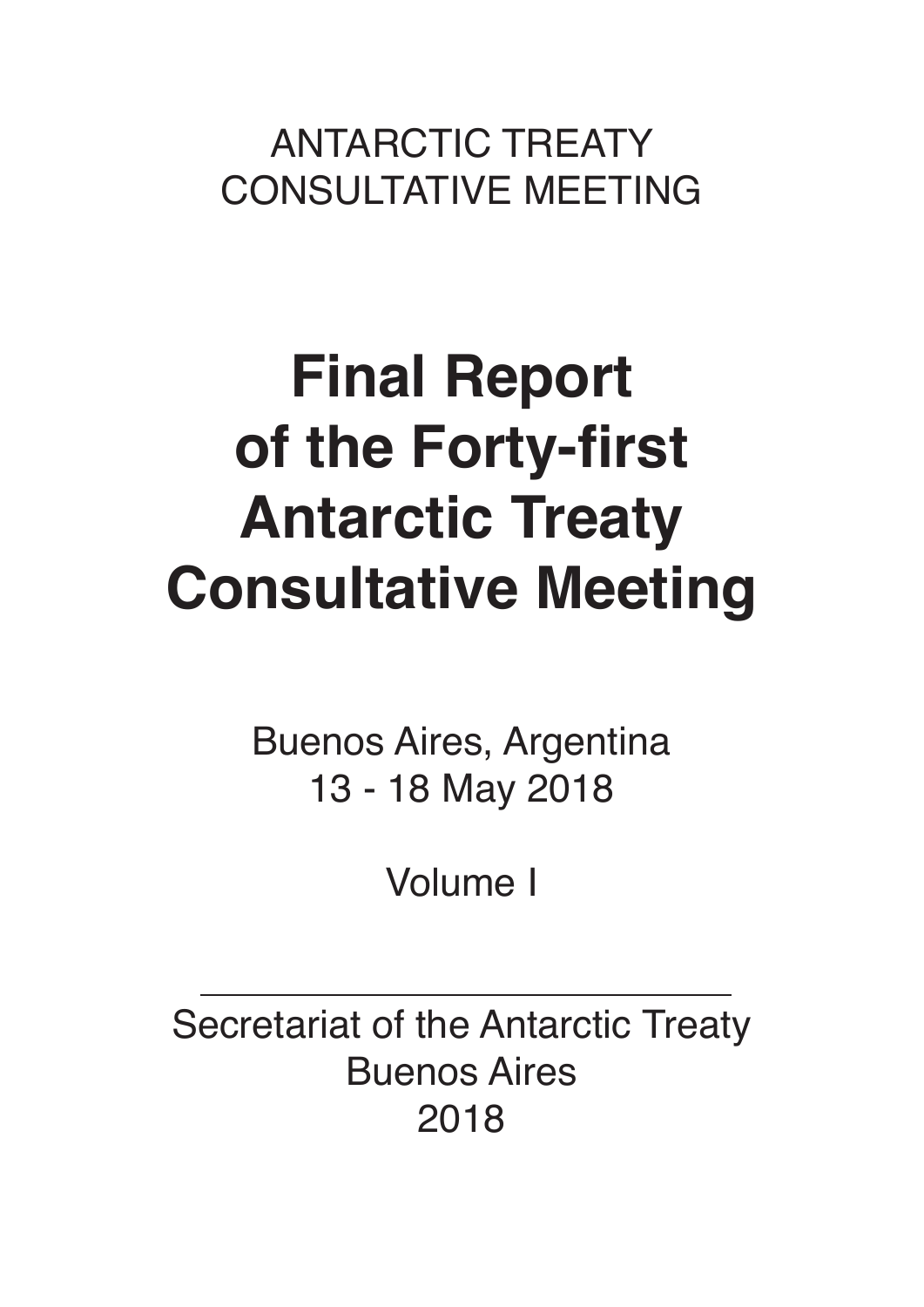#### **Published by:**



Secretariat of the Antarctic Treaty Secrétariat du Traité sur l' Antarctique Секретариат Договора об Антарктике Secretaría del Tratado Antártico

Maipú 757, Piso 4 C1006ACI Ciudad Autónoma Buenos Aires - Argentina Tel: +54 11 4320 4260 Fax: +54 11 4320 4253

This book is also available from: *www.ats.aq* (digital version) and online-purchased copies.

ISSN 2346-9897 ISBN (vol. II): 978-987-4024-73-2 ISBN (complete work): 978-987-4024-59-6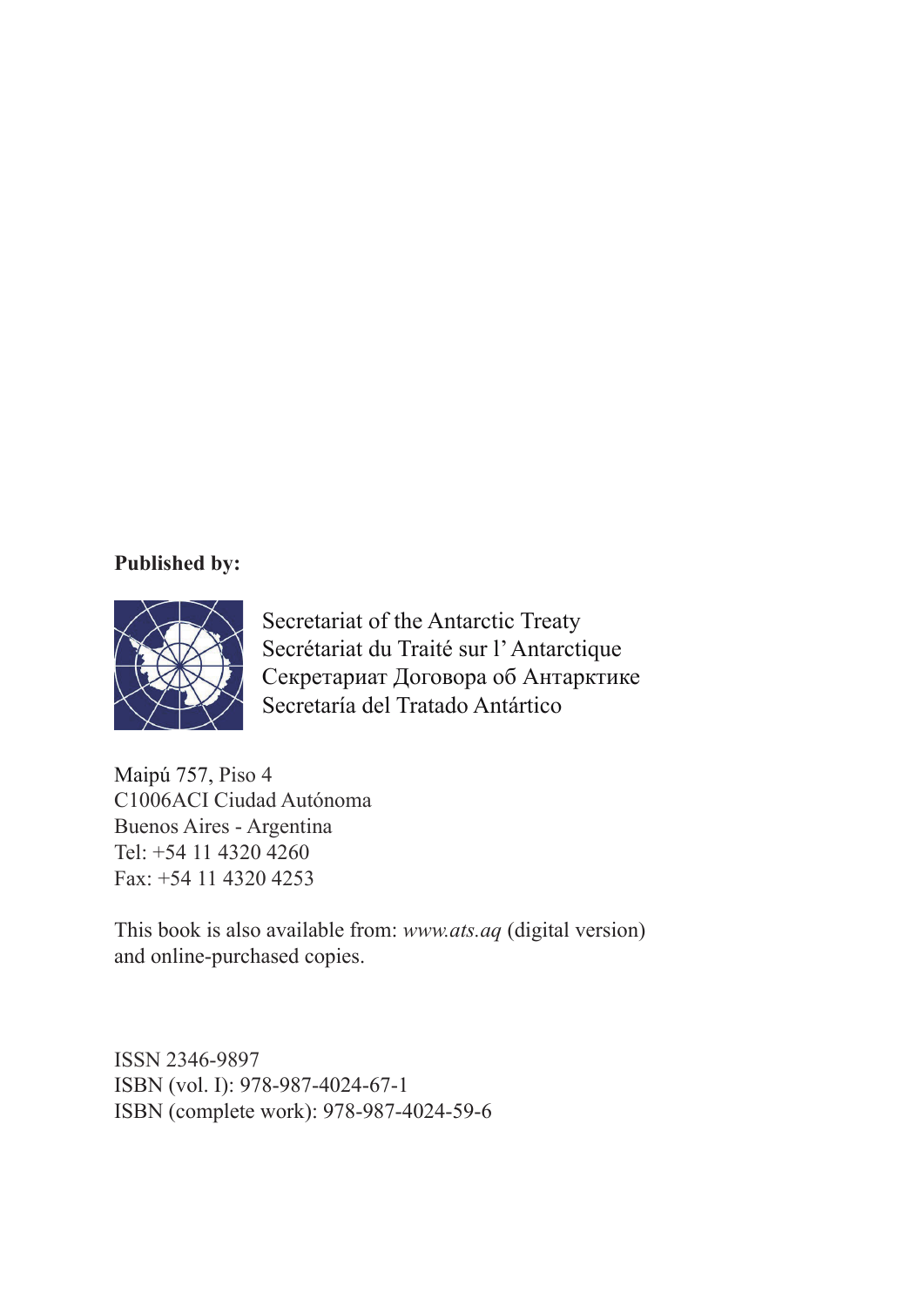## **Contents**

#### **VOLUME I**

Acronyms and Abbreviations

#### **PART I. FINAL REPORT**

#### **1. Final Report**

#### **2. CEP XXI Report**

#### **3. Appendices**

Appendix 1: Preliminary Agenda for ATCM XLII, Working Groups and Allocation of Items Appendix 2: Host Country Communique

#### **PART II. MEASURES, DECISIONS AND RESOLUTIONS**

#### **1. Measures**

- Measure 1 (2018): Antarctic Specially Protected Area No. 108 (Green Island, Berthelot Islands, Antarctic Peninsula): Revised Management Plan
- Measure 2 (2018): Antarctic Specially Protected Area No. 117 (Avian Island, Marguerite Bay, Antarctic Peninsula): Revised Management Plan
- Measure 3 (2018): Antarctic Specially Protected Area No. 132 (Potter Peninsula, King George Island [Isla 25 de Mayo], South Shetland Islands): Revised Management Plan
- Measure 4 (2018): Antarctic Specially Protected Area No. 147 (Ablation Valley and Ganymede Heights, Alexander Island): Revised Management Plan
- Measure 5 (2018): Antarctic Specially Protected Area No. 170 (Marion Nunataks, Charcot Island, Antarctic Peninsula): Revised Management Plan
- Measure 6 (2018): Antarctic Specially Protected Area No. 172 (Lower Taylor Glacier and Blood Falls, McMurdo Dry Valleys, Victoria Land): Revised Management Plan

#### **2. Decisions**

Decision 1 (2018): Secretariat Report, Programme and Budget Annex 1: Audited Financial Report for 2016/17 Annex 2: Provisional Financial Report for 2017/18 Annex 3: Secretariat Programme for 2018/19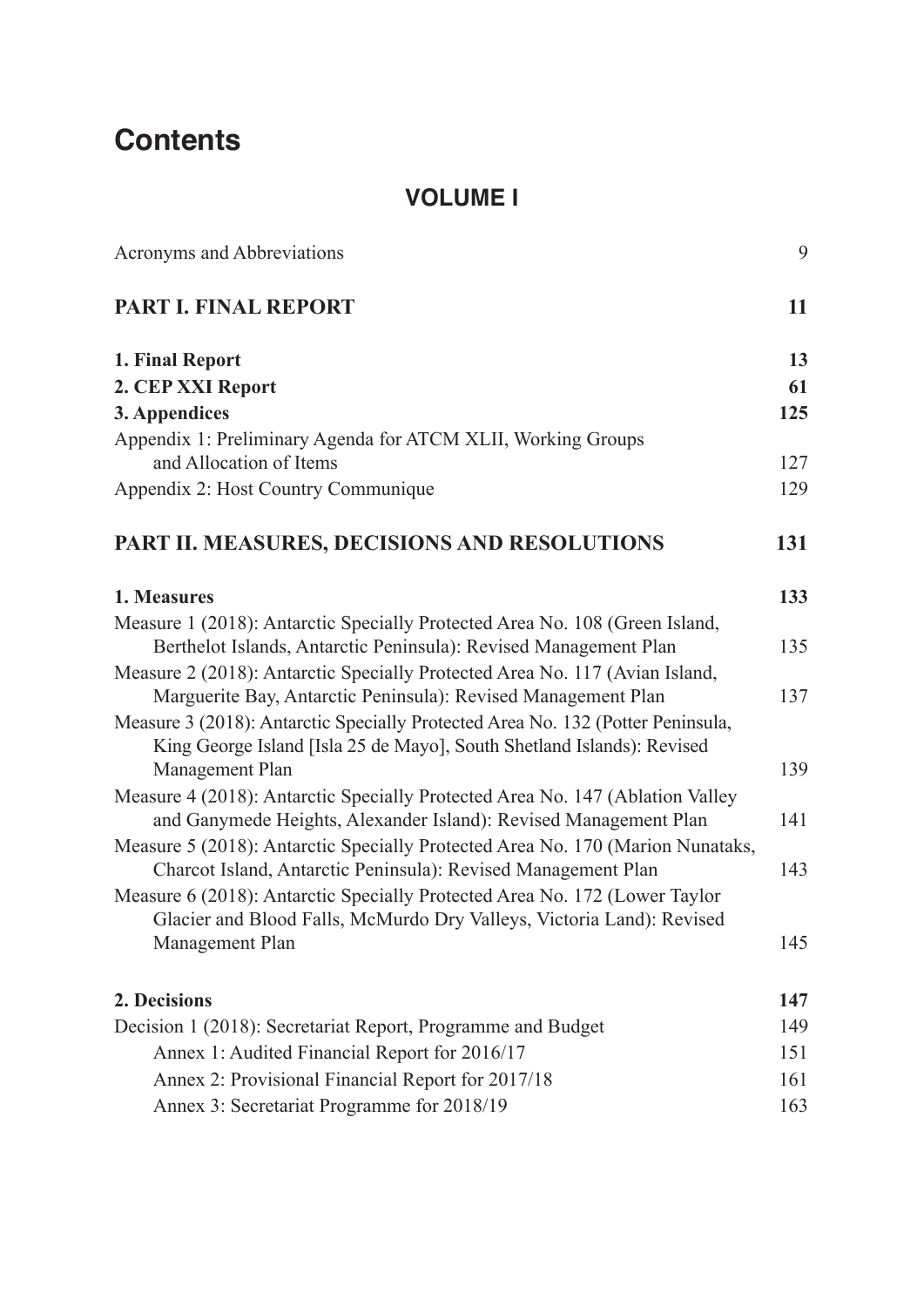| Decision 2 (2018): Renewal of the Contract of the Secretariat's External Auditor<br>Annex: Tasks to be carried out by the external auditor<br>Decision 3 (2018): Multi-Year Strategic Work Plan for the Antarctic Treaty<br><b>Consultative Meeting</b><br>Annex: ATCM Multi-Year Strategic Work Plan |
|-------------------------------------------------------------------------------------------------------------------------------------------------------------------------------------------------------------------------------------------------------------------------------------------------------|
| 3. Resolutions                                                                                                                                                                                                                                                                                        |
|                                                                                                                                                                                                                                                                                                       |
| Resolution 1 (2018): Site Guidelines for visitors                                                                                                                                                                                                                                                     |
| Annex: List of sites subject to Site Guidelines                                                                                                                                                                                                                                                       |
| Resolution 2 (2018): Guidelines for the assessment and management of                                                                                                                                                                                                                                  |
| Heritage in Antarctica                                                                                                                                                                                                                                                                                |
| Annex: Guidelines for the assessment and management of Heritage                                                                                                                                                                                                                                       |
| in Antarctica                                                                                                                                                                                                                                                                                         |
| Resolution 3 (2018): Revised Guide to the presentation of Working Papers                                                                                                                                                                                                                              |
| containing proposals for Antarctic Specially Protected Areas, Antarctic                                                                                                                                                                                                                               |
| Specially Managed Areas or Historic Sites and Monuments                                                                                                                                                                                                                                               |
| Annex: Guide to the presentation of Working Papers containing                                                                                                                                                                                                                                         |
| proposals for ASPA, ASMA and HSM                                                                                                                                                                                                                                                                      |
| Resolution 4 (2018): Environmental Guidelines for operation of Remotely                                                                                                                                                                                                                               |
| Piloted Aircraft Systems (RPAS) in Antarctica                                                                                                                                                                                                                                                         |
| Annex: Environmental Guidelines for Operation of Remotely Piloted                                                                                                                                                                                                                                     |
| Aircraft Systems (RPAS) in Antarctica                                                                                                                                                                                                                                                                 |
| Resolution 5 (2018): SCAR's Environmental Code of Conduct for Terrestrial                                                                                                                                                                                                                             |
| Scientific Field Research in Antarctica                                                                                                                                                                                                                                                               |
| Annex: SCAR's Environmental Code of Conduct for Terrestrial Scientific                                                                                                                                                                                                                                |
| Field Research in Antarctica                                                                                                                                                                                                                                                                          |
| <b>Heads of Delegation picture</b>                                                                                                                                                                                                                                                                    |

### **VOLUME II**

| Acronyms and Abbreviations                                                                                                 | 9  |
|----------------------------------------------------------------------------------------------------------------------------|----|
| PART II. MEASURES, DECISIONS AND RESOLUTIONS (Cont.)                                                                       | 11 |
| <b>4. Management Plans</b>                                                                                                 | 13 |
| Antarctic Specially Protected Area No. 108 (Green Island, Berthelot Islands, Antarctic                                     |    |
| Peninsula): Revised Management Plan                                                                                        | 15 |
| Antarctic Specially Protected Area No. 117 (Avian Island, Marguerite Bay, Antarctic<br>Peninsula): Revised Management Plan |    |
|                                                                                                                            |    |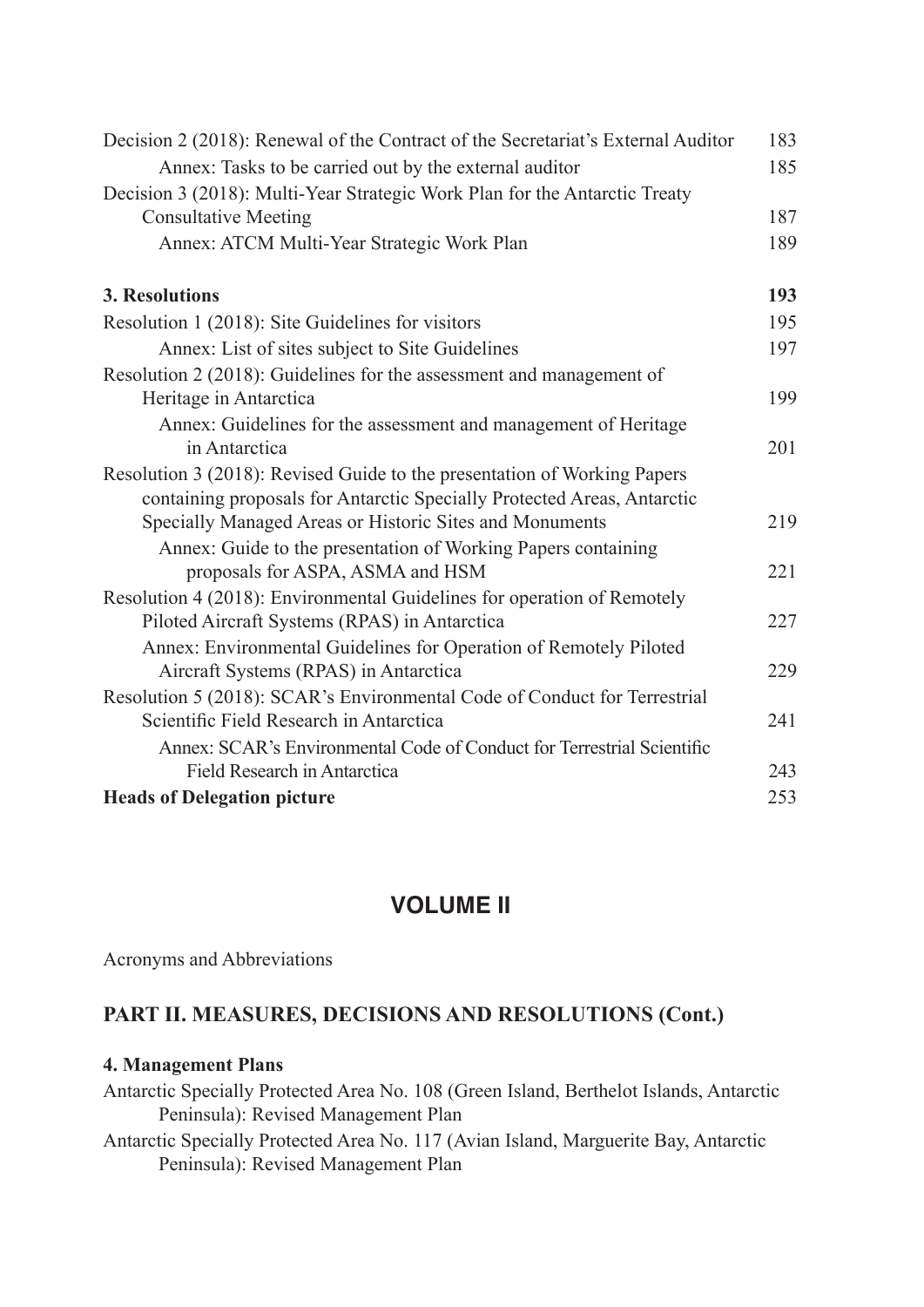Antarctic Specially Protected Area No. 132 (Potter Peninsula, King George Island [Isla 25 de Mayo], South Shetland Islands): Revised Management Plan

- Antarctic Specially Protected Area No. 147 (Ablation Valley and Ganymede Heights, Alexander Island): Revised Management Plan
- Antarctic Specially Protected Area No. 170 (Marion Nunataks, Charcot Island, Antarctic Peninsula): Revised Management Plan

Antarctic Specially Protected Area No. 172 (Lower Taylor Glacier and Blood Falls, McMurdo Dry Valleys, Victoria Land): Revised Management Plan

#### **PART III. OPENING AND CLOSING ADDRESSES AND REPORTS**

#### **1. Opening and Closing Addresses**

Speech by the Argentine Minister of Foreign Affairs and Worship, His Excellency Jorge Faurie during the ATCM Opening Ceremony

#### **2. Reports by Depositaries and Observers**

Report of the USA as Depositary Government of the Antarctic Treaty and its Protocol Report of Australia as Depositary Government of CCAMLR Report of Australia as Depositary Government of ACAP Report of the UK as Depositary Government of CCAS Report by the CCAMLR Observer Report by the ACAP Secretariat Report of SCAR Report of COMNAP

#### **3. Reports by Experts**

Report by WMO Report by ASOC Report by IAATO

#### **PART IV. ADDITIONAL DOCUMENTS FROM ATCM XLI**

#### **1. List of Documents**

Working Papers Information Papers Secretariat Papers Background Papers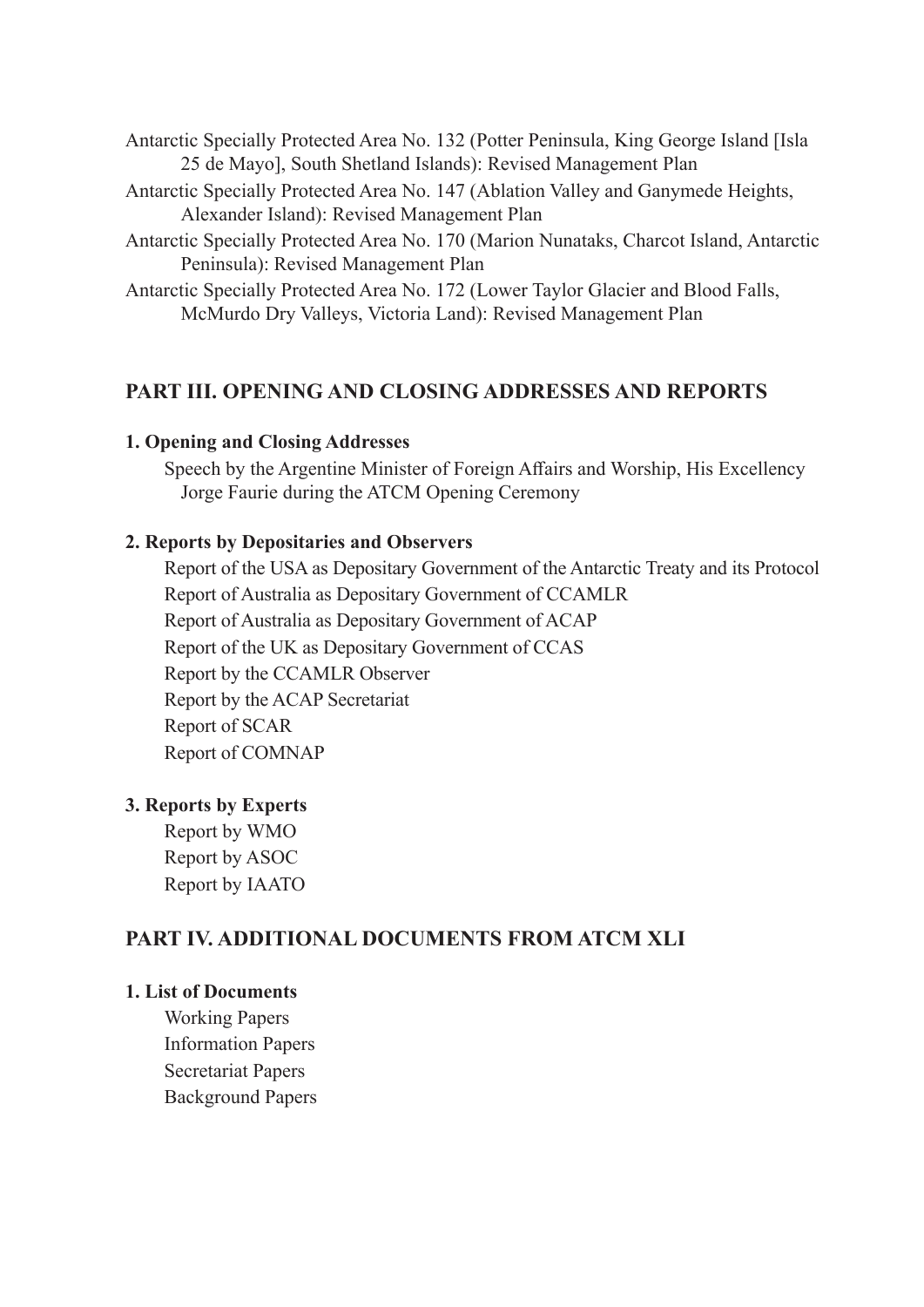#### **3. List of Participants**

Consultative Parties Non-Consultative Parties Observers, Experts and Guests Host Country Secretariat Antarctic Treaty Secretariat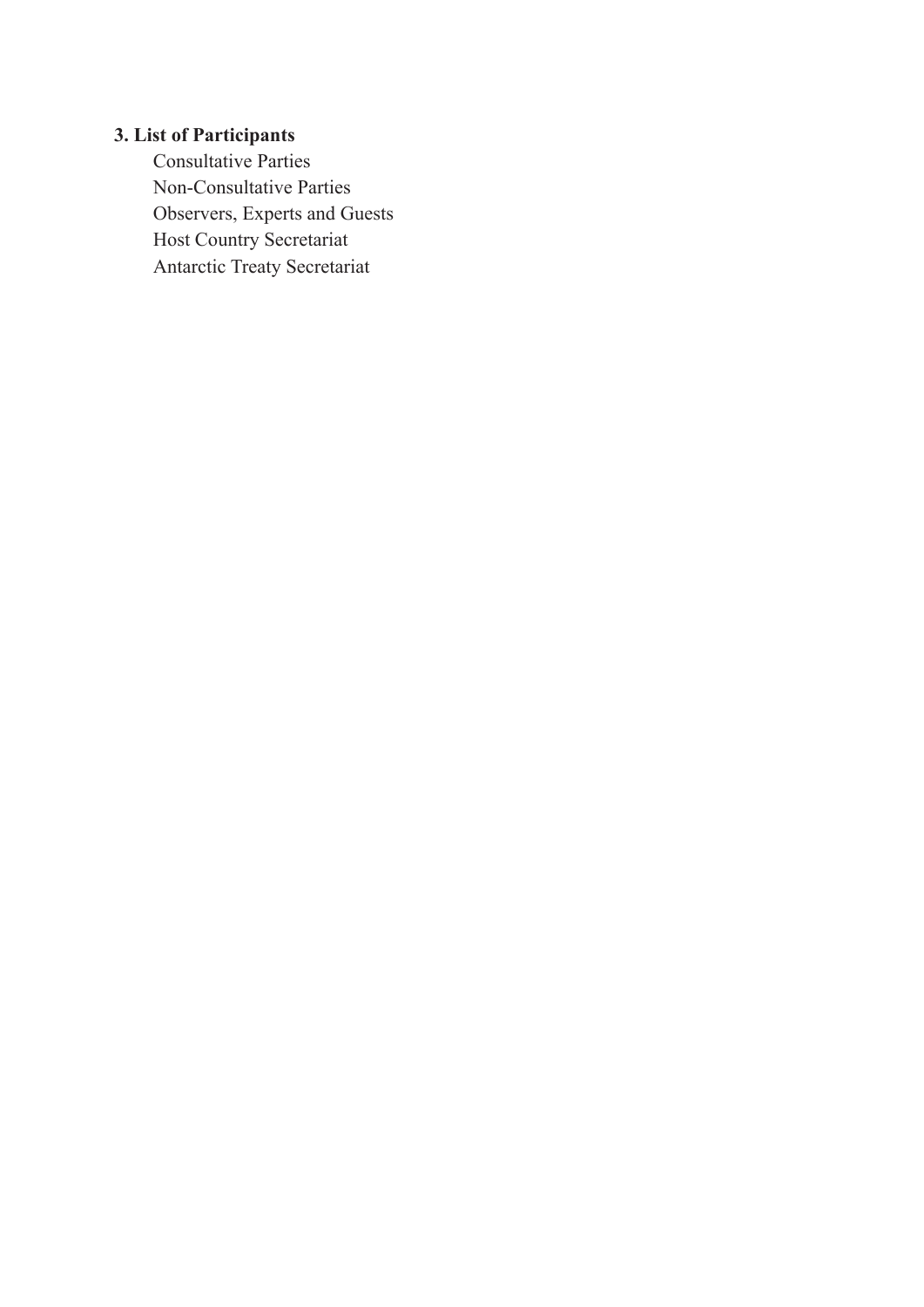## **Acronyms and Abbreviations**

| <b>ACAP</b>       | Agreement on the Conservation of Albatrosses and Petrels      |
|-------------------|---------------------------------------------------------------|
| <b>ACBR</b>       | Antarctic Conservation Biogeographic Region                   |
| <b>ASMA</b>       | <b>Antarctic Specially Managed Area</b>                       |
| <b>ASOC</b>       | Antarctic and Southern Ocean Coalition                        |
| <b>ASPA</b>       | <b>Antarctic Specially Protected Area</b>                     |
| <b>ATS</b>        | Antarctic Treaty System or Antarctic Treaty Secretariat       |
| <b>ATCM</b>       | <b>Antarctic Treaty Consultative Meeting</b>                  |
| <b>ATME</b>       | <b>Antarctic Treaty Meeting of Experts</b>                    |
| <b>BP</b>         | <b>Background Paper</b>                                       |
| <b>CCAMLR</b>     | Convention on the Conservation of Antarctic Marine Living     |
|                   | Resources and/or Commission for the Conservation of           |
|                   | <b>Antarctic Marine Living Resources</b>                      |
| <b>CCAS</b>       | Convention for the Conservation of Antarctic Seals            |
| <b>CCRWP</b>      | Climate Change Response Work Programme                        |
| <b>CEE</b>        | Comprehensive Environmental Evaluation                        |
| <b>CEP</b>        | <b>Committee for Environmental Protection</b>                 |
| <b>COMNAP</b>     | Council of Managers of National Antarctic Programs            |
| <b>EIA</b>        | <b>Environmental Impact Assessment</b>                        |
| <b>EIES</b>       | Electronic Information Exchange System                        |
| <b>HSM</b>        | Historic Site and Monument                                    |
| <b>IAATO</b>      | <b>International Association of Antarctica Tour Operators</b> |
| <b>IBA</b>        | <b>Important Bird Area</b>                                    |
| <b>ICAO</b>       | International Civil Aviation Organization                     |
| <b>ICG</b>        | <b>Intersessional Contact Group</b>                           |
| <b>TEE</b>        | Initial Environmental Evaluation                              |
| IGP&I Clubs       | International Group of Protection and Indemnity Clubs         |
| <b>IHO</b>        | International Hydrographic Organization                       |
| <b>IMO</b>        | <b>International Maritime Organization</b>                    |
| <b>IOC</b>        | Intergovernmental Oceanographic Commission                    |
| <b>IOPC</b> Funds | <b>International Oil Pollution Compensation Funds</b>         |
| IP                | <b>Information Paper</b>                                      |
| <b>IPCC</b>       | Intergovernmental Panel on Climate Change                     |
| <b>IUCN</b>       | International Union for Conservation of Nature                |